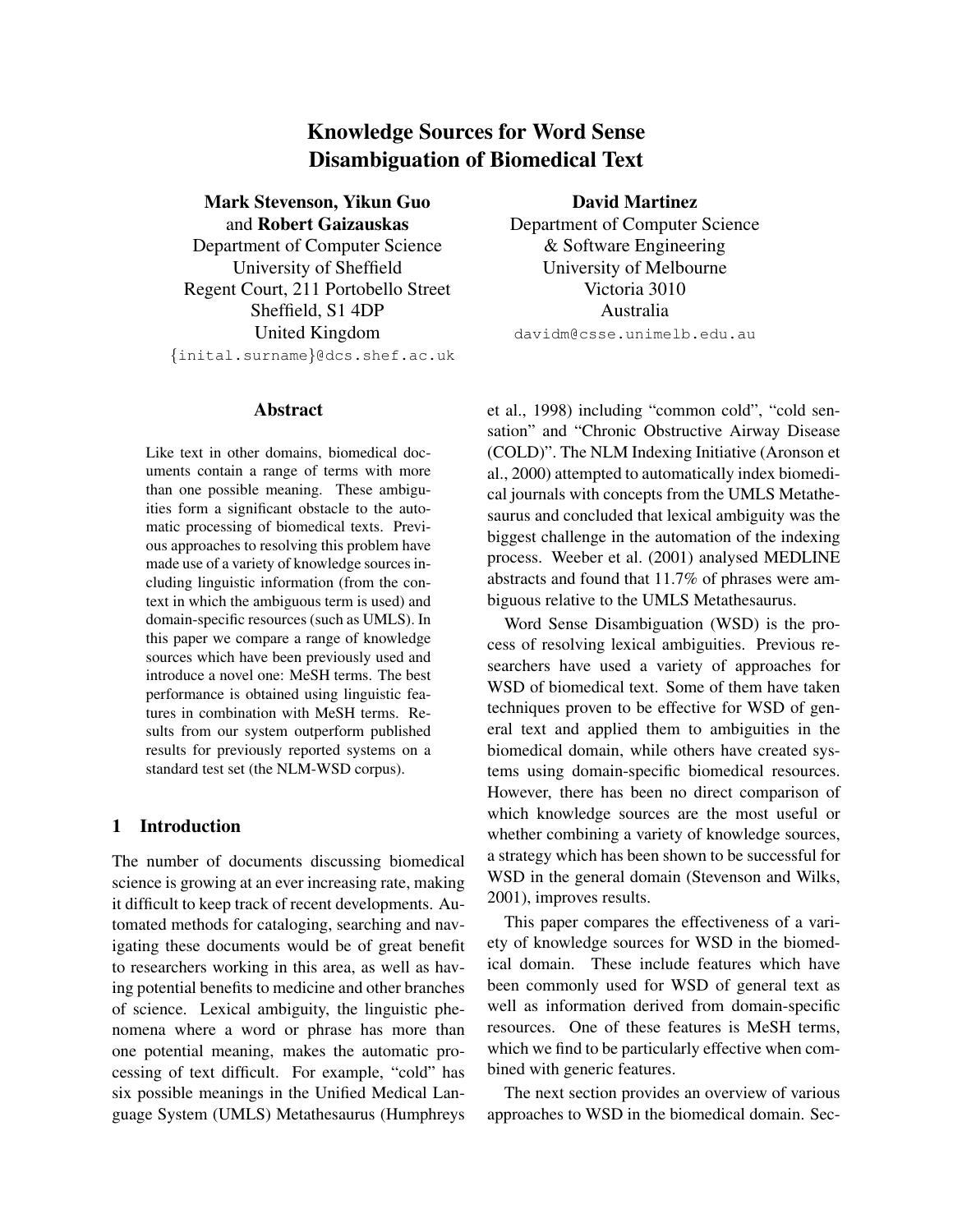tion 3 outlines our approach, paying particular attention to the range of knowledge sources used by our system. An evaluation of this system is presented in Section 4. Section 5 summarises this paper and provides suggestions for future work.

## 2 Previous Work

WSD has been actively researched since the 1950s and is regarded as an important part of the process of understanding natural language texts.

## 2.1 The NLM-WSD data set

Research on WSD for general text in the last decade has been driven by the SemEval evaluation frameworks<sup>1</sup> which provide a set of standard evaluation materials for a variety of semantic evaluation tasks. At this point there is no specific collection for the biomedical domain in SemEval, but a test collection for WSD in biomedicine was developed by Weeber et al. (2001), and has been used as a benchmark by many independent groups. The UMLS Metathesaurus was used to provide a set of possible meanings for terms in biomedical text. 50 ambiguous terms which occur frequently in MEDLINE were chosen for inclusion in the test set. 100 instances of each term were selected from citations added to the MEDLINE database in 1998 and manually disambiguated by 11 annotators. Twelve terms were flagged as "problematic" due to substantial disagreement between the annotators. There are an average of 2.64 possible meanings per ambiguous term and the most ambiguous term, "cold" has five possible meanings. In addition to the meanings defined in UMLS, annotators had the option of assigning a special tag ("none") when none of the UMLS meanings seemed appropriate.

Various researchers have chosen to evaluate their systems against subsets of this data set. Liu et al. (2004) excluded the 12 terms identified as problematic by Weeber et al. (2001) in addition to 16 for which the majority (most frequent) sense accounted for more than 90% of the instances, leaving 22 terms against which their system was evaluated. Leroy and Rindflesch (2005) used a set of 15 terms for which the majority sense accounted for less than 65% of the instances. Joshi et al. (2005) evaluated against the set union of those two sets, providing 28 ambiguous terms. McInnes et al. (2007) used the set intersection of the two sets (dubbed the "common subset") which contained 9 terms. The terms which form these various subsets are shown in Figure 1.

The 50 terms which form the NLM-WSD data set represent a range of challenges for WSD systems. The Most Frequent Sense (MFS) heuristic has become a standard baseline in WSD (McCarthy et al., 2004) and is simply the accuracy which would be obtained by assigning the most common meaning of a term to all of its instances in a corpus. Despite its simplicity, the MFS heuristic is a hard baseline to beat, particularly for unsupervised systems, because it uses hand-tagged data to determine which sense is the most frequent. Analysis of the NLM-WSD data set showed that the MFS over all 50 ambiguous terms is 78%. The different subsets have lower MFS, indicating that the terms they contain are more difficult to disambiguate. The 22 terms used by (Liu et al., 2004) have a MFS of 69.9% while the set used by (Leroy and Rindflesch, 2005) has an MFS of 55.3%. The union and intersection of these sets have MFS of 66.9% and 54.9% respectively.



Figure 1: The NLM-WSD test set and some of its subsets. Note that the test set used by (Joshi et al., 2005) comprises the set union of the terms used by (Liu et al., 2004) and (Leroy and Rindflesch, 2005) while the "common subset" is formed from their intersection.

#### 2.2 WSD of Biomedical Text

A standard approach to WSD is to make use of supervised machine learning systems which are trained on examples of ambiguous words in context along with the correct sense for that usage. The

<sup>1</sup> http://www.senseval.org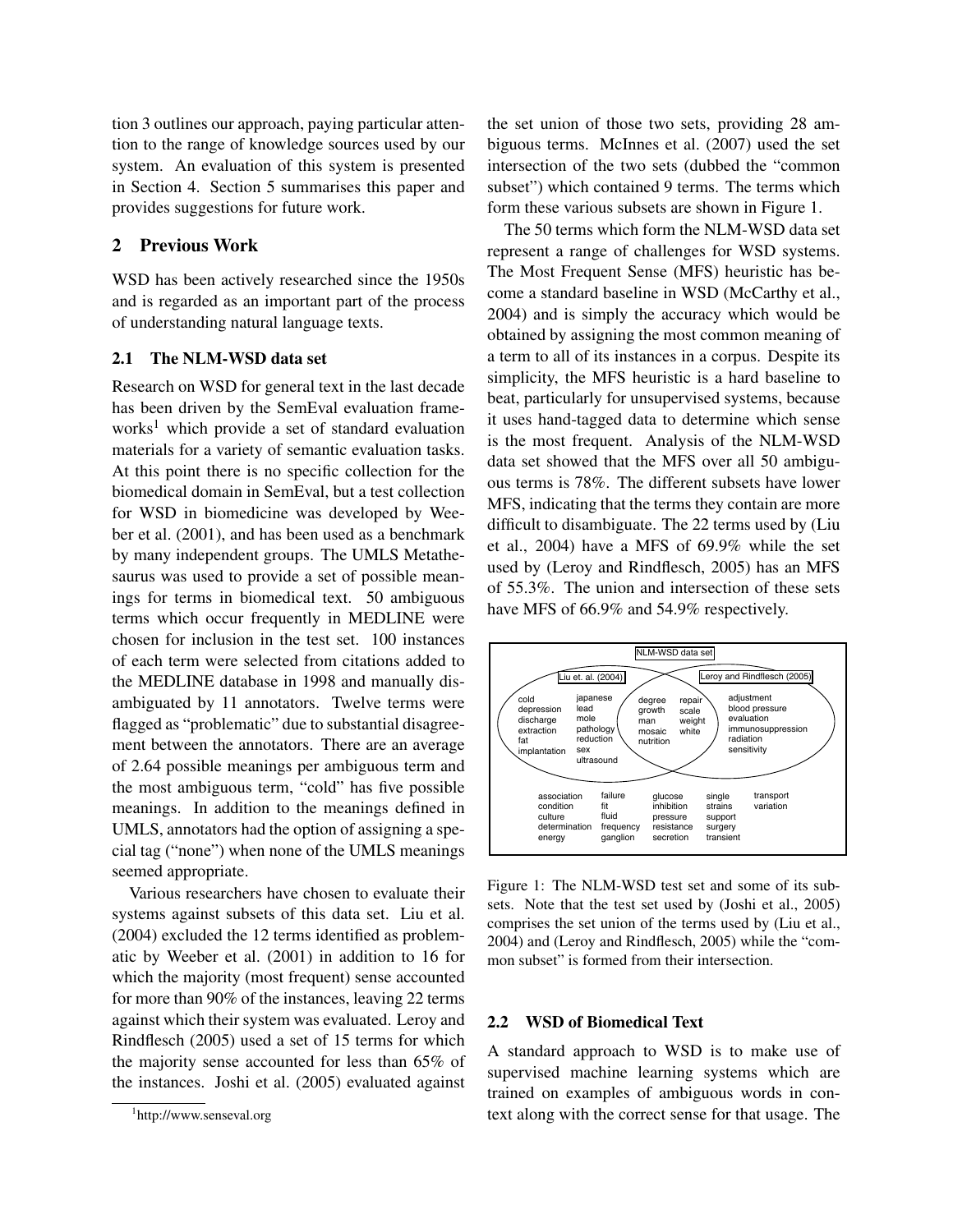models created are then applied to new examples of that word to determine the sense being used.

Approaches which are adapted from WSD of general text include Liu et al. (2004). Their technique uses a supervised learning algorithm with a variety of features consisting of a range of collocations of the ambiguous word and all words in the abstract. They compared a variety of supervised machine learning algorithms and found that a decision list worked best. Their best system correctly disambiguated 78% the occurrences of 22 ambiguous terms in the NLM-WSD data set (see Section 2.1).

Joshi et al. (2005) also use collocations as features and experimented with five supervised learning algorithms: Support Vector Machines, Naive Bayes, decision trees, decision lists and boosting. The Support Vector Machine performed scoring 82.5% on a set of 28 words (see Section 2.1) and 84.9% on the 22 terms used by Liu et al. (2004). Performance of the Naive Bayes classifier was comparable to the Support Vector Machine, while the other algorithms were hampered by the large number of features.

Examples of approaches which have made use of knowledge sources specific to the biomedical domain include Leroy and Rindflesch (2005), who relied on information from the UMLS Metathesaurus assigned by MetaMap (Aronson, 2001). Their system used information about whether the ambiguous word is the head word of a phrase identified by MetaMap, the ambiguous word's part of speech, semantic relations between the ambiguous words and surrounding words from UMLS as well as semantic types of the ambiguous word and surrounding word. Naive Bayes was used as a learning algorithm. This approach correctly disambiguated 65.6% of word instances from a set of 15 terms (see Section 2.1). Humphrey et al. (2006) presented an unsupervised system that also used semantic types. They constructed semantic type vectors for each word from a large collection of MEDLINE abstracts. This allowed their method to perform disambiguation at a coarser level, without the need for labeled training examples. In most cases the semantic types can be mapped to the UMLS concepts but not for five of the terms in the NLM-WSD data set. Humphrey et al. (2006) reported 78.6% accuracy over the remaining 45. However, their approach could not be applied to all instances of ambiguous terms and, in particular, is unable to model the "none" tag. Their system could only assign senses to an average of 54% of the instances of each ambiguous term.

McInnes et al. (2007) made use of Concept Unique Identifiers (CUIs) from UMLS which are also assigned by MetaMap. The information contained in CUIs is more specific than in the semantic types applied by Leroy and Rindflesch (2005). For example, there are two CUIs for the term "culture" in UMLS: "C0010453: Anthropological Culture" and "C0430400: Laboratory Culture". The semantic type for the first of these is "Idea or Concept" and "Laboratory Procedure" for the second. McInnes et al. (2007) were interested in exploring whether the more specific information contained in CUIs was more effective than UMLS semantic types. Their best result was reported for a system which represented each sense by all CUIs which occurred at least twice in the abstract surrounding the ambiguous word. They used a Naive Bayes classifier as the learning algorithm. McInnes et al. (2007) reported an accuracy of 74.5% on the set of ambiguous terms tested by Leroy and Rindflesch (2005) and 80.0% on the set used by Joshi et al. (2005). They concluded that CUIs are more useful for WSD than UMLS semantic types but that they are not as robust as features which are known to work in general English, such as unigrams and bigrams.

#### 3 Approach

Our approach is to adapt a state-of-the-art WSD system to the biomedical domain by augmenting it with additional domain-specific and domain-independent knowledge sources. Our basic system (Agirre and Martínez, 2004) participated in the Senseval-3 challenge (Mihalcea et al., 2004) with a performance close to the best system for the English and Basque lexical sample tasks. The system is based on a supervised learning approach. The features used by Agirre and Martínez (2004) are derived from text around the ambiguous word and are domain independent. We refer to these as *linguistic* features. This feature set has been adapted for the disambiguation of biomedical text by adding further linguistic features and two different types of domainspecific features: CUIs (as used by (McInnes et al., 2007)) and Medical Subject Heading (MeSH) terms.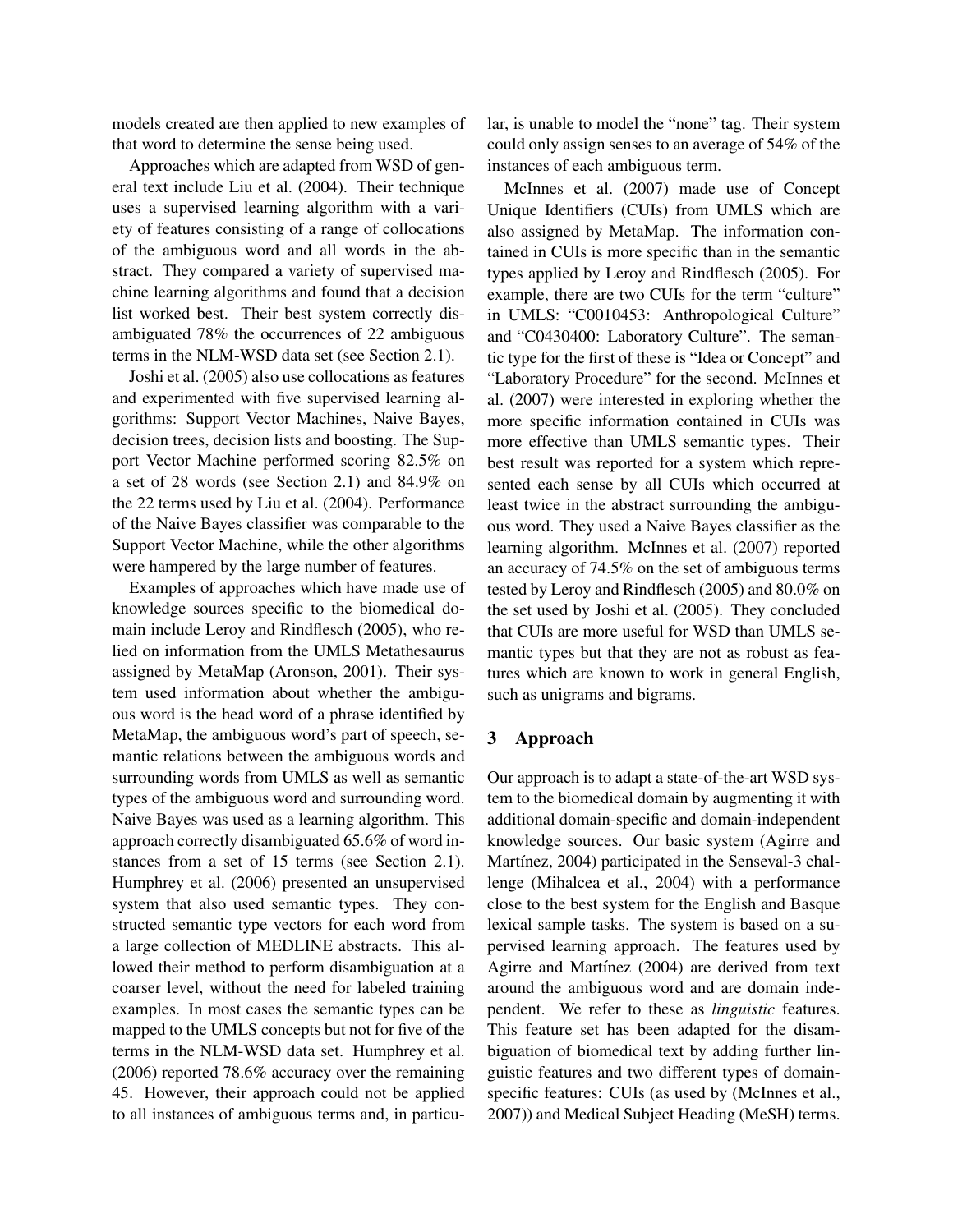#### 3.1 Features

Our feature set contains a number of parameters which were set empirically (e.g. threshold for unigram frequency in the linguistic features). In addition, we use the entire abstract as the context of the ambiguous term for relevant features rather than just the sentence containing the term. Effects of varying these parameters are consistent with previous results (Liu et al., 2004; Joshi et al., 2005; McInnes et al., 2007) and are not reported in this paper.

Linguistic features: The system uses a wide range of domain-independent features which are commonly used for WSD.

• Local collocations: A total of 41 features which extensively describe the context of the ambiguous word and fall into two main types: (1) bigrams and trigrams containing the ambiguous word constructed from lemmas, word forms or  $PoS$  tags<sup>2</sup> and (2) preceding/following lemma/word-form of the content words (adjective, adverb, noun and verb) in the same sentence with the target word. For example, consider the sentence below with the target word *adjustment*.

> "Body surface area *adjustments* of initial heparin dosing..."

The features would include the following: leftcontent-word-lemma "*area adjustment*", rightfunction-word-lemma "*adjustment of* ", left-POS "NN NNS", right-POS "NNS IN", leftcontent-word-form "*area adjustments*", rightfunction-word-form "*adjustment of* ", etc.

• Syntactic Dependencies: These features model longer-distance dependencies of the ambiguous words than can be represented by the local collocations. Five relations are extracted: object, subject, noun-modifier, preposition and sibling. These are identified using heuristic patterns and regular expressions applied to PoS tag sequences around the ambiguous word. In the above example, "heparin" is noun-modifier feature of "adjustment".

- Salient bigrams: Salient bigrams within the abstract with high log-likelihood scores, as described by Pedersen (2001).
- Unigrams: Lemmas of unigrams which appear more frequently than a predefined threshold in the entire corpus, excluding those in a list of stopwords. We empirically set the threshold to 1. This feature was not used by Agirre and Martínez (2004), but Joshi et al. (2005) found them to be useful for this task.

Concept Unique Identifiers (CUIs): We follow the approach presented by McInnes et al. (2007) to generate features based on UMLS Concept Unique Identifiers (CUIs). The MetaMap program (Aronson, 2001) identifies all words and terms in a text which could be mapped onto a UMLS CUI. MetaMap does not disambiguate the senses of the concepts, instead it enumerates all the possible combinations of the concept names found. For example, MetaMap will segment the phrase "Body surface area adjustments of initial heparin dosing ..." into two chunks: "Body surface area adjustments" and "of initial heparin dosing". The first chunk will be mapped onto four CUIs with the concept name "Body Surface Area": "C0005902: Diagnostic Procedure" and "C1261466: Organism Attribute" and a further pair with the name "Adjustments": "C0456081: Health Care Activity" and "C0871291: Individual Adjustment". The final results from MetaMap for the first chunk will be eight combinations of those concept names, e.g. first four by second two concept names. CUIs which occur more than three times in the abstract containing the ambiguous word are included as features.

Medical Subject Headings (MeSH): The final feature is also specific to the biomedical domain. Medical Subject Headings (MeSH) (Nelson et al., 2002) is a controlled vocabulary for indexing biomedical and health-related information and documents. MeSH terms are manually assigned to abstracts by human indexers. The latest version of MeSH contains over 24,000 terms organised into an 11 level hierarchy.

The terms assigned to the abstract in which each ambiguous word occurs are used as features. For example, the abstract containing our example phrase has been assigned 16 MeSH

<sup>&</sup>lt;sup>2</sup>A maximum-entropy-based part of speech tagger was used (Ratnaparkhi, 1996) without the adaptation to the biomedical domain.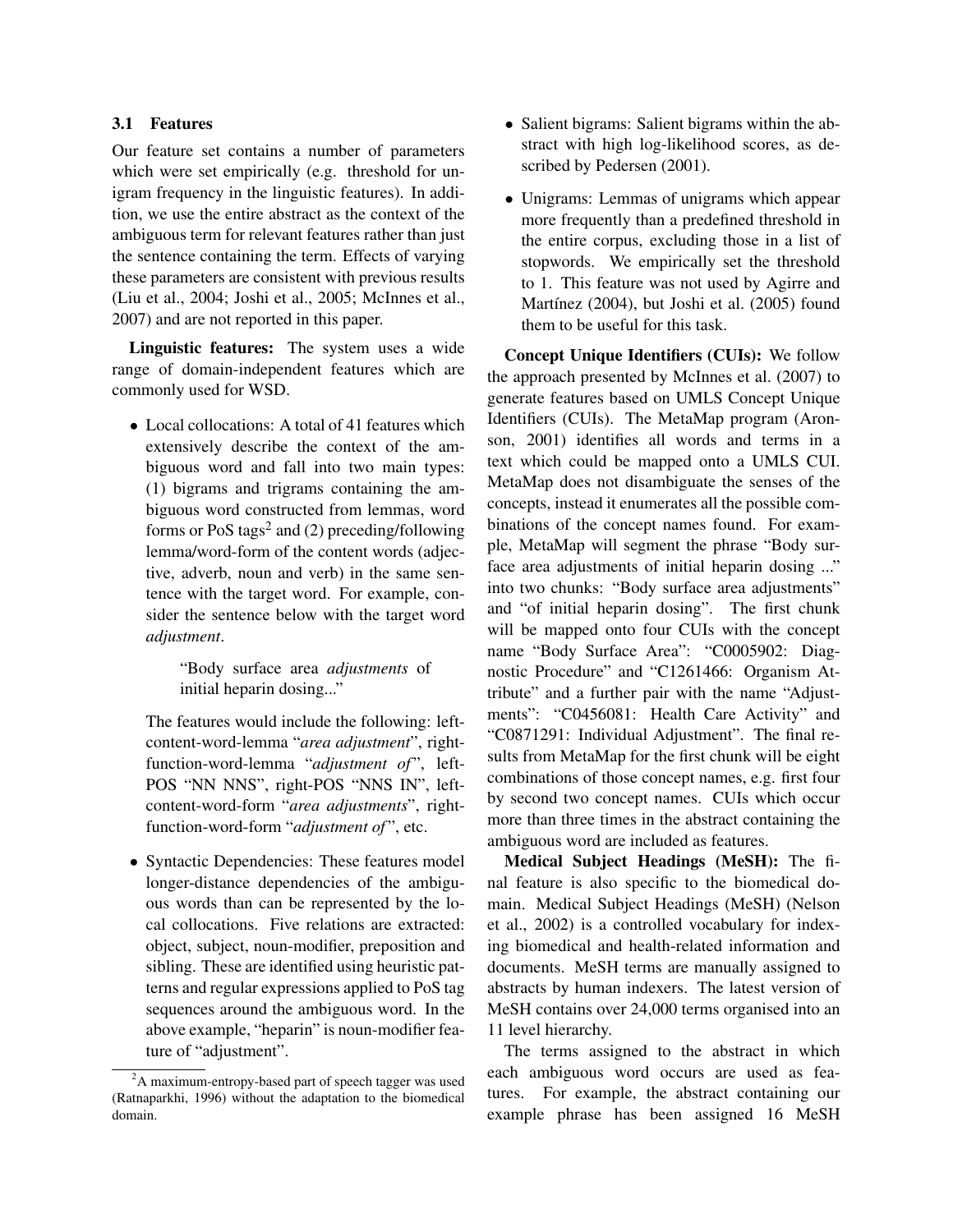terms including "M01.060.116.100: Aged", "M01.060.116.100.080: Aged, 80 and over", "D27.505.954.502.119: Anticoagulants" and "G09.188.261.560.150: Blood Coagulation". To our knowledge MeSH terms have not been previously used as a feature for WSD of biomedical documents.

#### 3.2 Learning Algorithms

We compared three machine leaning algorithms which have previously been shown to be effective for WSD tasks.

The Vector Space Model is a memory-based learning algorithm which was used by (Agirre and Martínez, 2004). Each occurrence of an ambiguous word is represented as a binary vector in which each position indicates the occurrence/absence of a feature. A single centroid vector is generated for each sense during training. These centroids are compared with the vectors that represent new examples using the cosine metric to compute similarity. The sense assigned to a new example is that of the closest centroid.

The Naive Bayes classifier is based on a probabilistic model which assumes conditional independence of features given the target classification. It calculates the posterior probability that an instance belongs to a particular class given the prior probabilities of the class and the conditional probability of each feature given the target class.

Support Vector Machines have been widely used in classification tasks. SVMs map feature vectors onto a high dimensional space and construct a classifier by searching for the hyperplane that gives the greatest separation between the classes.

We used our own implementation of the Vector Space Model and Weka implementations (Witten and Frank, 2005) of the other two algorithms.

#### 4 Results

This system was applied to the NLM-WSD data set. Experiments were carried out using each of the three types of features (linguistic, CUI and MeSH) both alone and in combination. Ten-fold cross validation was used, and the figures we report are averaged across all ten runs.

Results from this experiment are shown in Table

1 which lists the performance using combinations of learning algorithm and features. The figure shown for each configuration represents the percentage of instances of ambiguous terms which are correctly disambiguated.

These results show that each of the three types of knowledge (linguistic, CUIs and MeSH) can be used to create a classifier which achieves a reasonable level of disambiguation since performance exceeds the relevant baseline score. This suggests that each of the knowledge sources can contribute to the disambiguation of ambiguous terms in biomedical text.

The best performance is obtained using a combination of the linguistic and MeSH features, a pattern observed across all test sets and machine learning algorithms. Although the increase in performance gained from using both the linguistic and MeSH features compared to only the linguistic features is modest it is statistically significant, as is the difference between using both linguistic and MeSH features compared with using the MeSH features alone (Wilcoxon Signed Ranks Test,  $p < 0.01$ ).

Combining MeSH terms with other features generally improves performance, suggesting that the information contained in MeSH terms is distinct from the other knowledge sources. However, the inclusion of CUIs as features does not always improve performance and, in several cases, causes it to fall. This is consistent with McInnes et al. (2007) who concluded that CUIs were a useful information source for disambiguation of biomedical text but that they were not as robust as a linguistic knowledge source (unigrams) which they had used for a previous system. The most likely reason for this is that our approach relies on automatically assigned CUIs, provided by MetaMap, while the MeSH terms are assigned manually. We do not have access to a reliable assignment of CUIs to text; if we had WSD would not be necessary. On the other hand, reliably assigned MeSH terms are readily available in Medline. The CUIs assigned by MetaMap are noisy while the MeSH terms are more reliable and prove to be a more useful knowledge source for WSD.

The Vector Space Model learning algorithm performs significantly better than both Support Vector Machine and Naive Bayes (Wilcoxon Signed Ranks Test,  $p < 0.01$ ). This pattern is observed regardless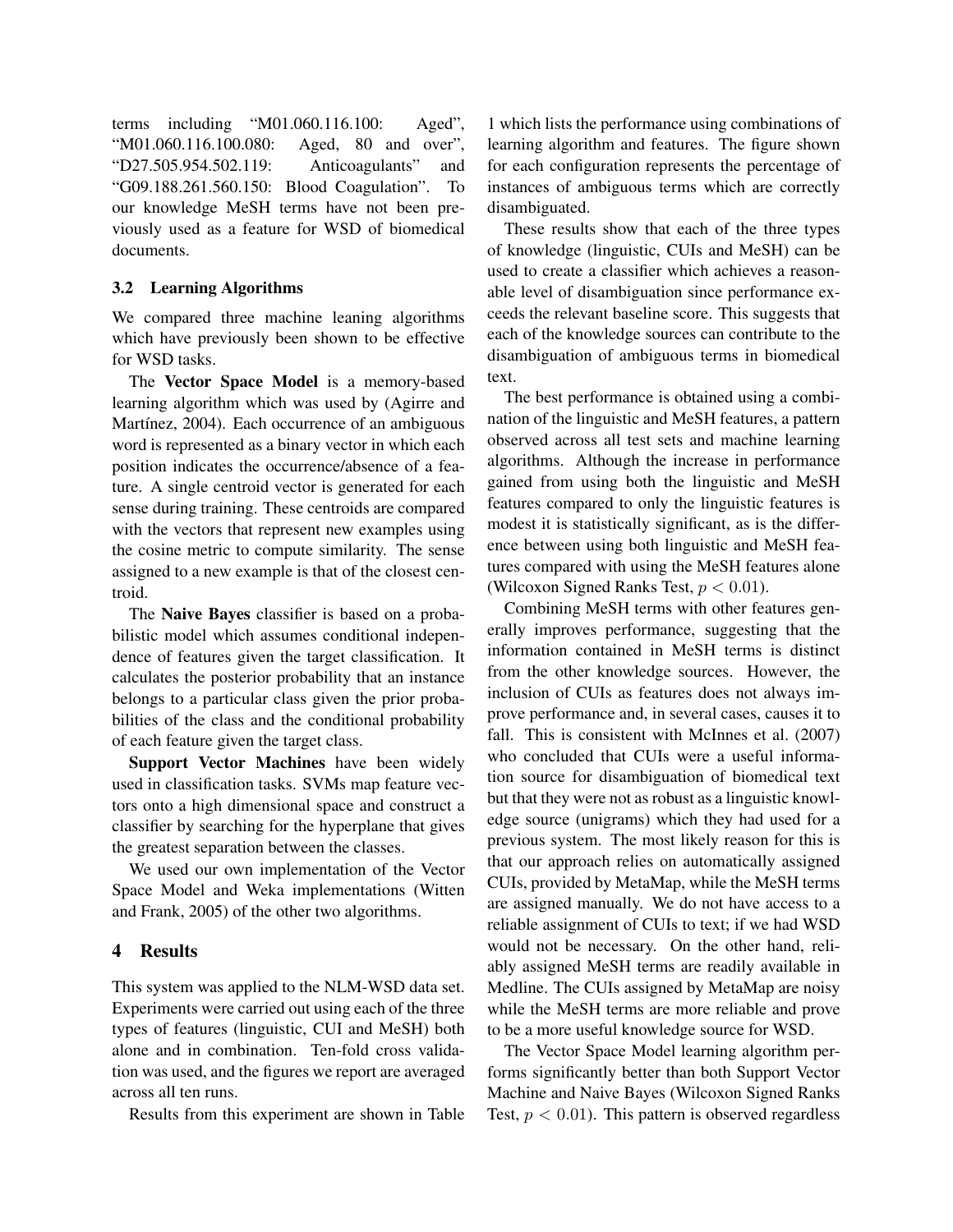|               | Features                      |            |                     |           |                   |            |             |  |  |
|---------------|-------------------------------|------------|---------------------|-----------|-------------------|------------|-------------|--|--|
| Data sets     | Linguistic                    | <b>CUI</b> | MeSH                | $CUI+$    | Linguistic        | Linguistic | Linguistic+ |  |  |
|               |                               |            |                     | MeSH      | $+MeSH$           | $+CUI$     | MeSH+CUI    |  |  |
|               | Vector space model            |            |                     |           |                   |            |             |  |  |
| All words     | 87.2                          | 85.8       | 81.9                | 86.9      | 87.8              | 87.3       | 87.6        |  |  |
| Joshi subset  | 82.3                          | 79.6       | 76.6                | 81.4      | 83.3              | 82.4       | 82.6        |  |  |
| Leroy subset  | 77.8                          | 74.4       | 70.4                | 75.8      | 79.0              | 78.0       | 77.8        |  |  |
| Liu subset    | 84.3                          | 81.3       | 78.3                | 83.4      | 85.1              | 84.3       | 84.5        |  |  |
| Common subset | 79.6                          | 75.1       | 70.4                | 76.9      | 80.8              | 79.6       | 79.2        |  |  |
|               | Naive Bayes                   |            |                     |           |                   |            |             |  |  |
| All words     | 86.2                          | 81.2       | 85.7                | 81.1      | 86.4              | 81.4       | 81.5        |  |  |
| Joshi subset  | 80.6                          | 73.4       | 80.1                | 73.3      | 80.9              | 73.7       | 73.8        |  |  |
| Leroy subset  | 76.4                          | 66.1       | 74.6                | 65.9      | 76.8              | 66.3       | 66.3        |  |  |
| Liu subset    | 81.9                          | 75.4       | 81.7                | 75.3      | 82.2              | 75.5       | 75.6        |  |  |
| Common subset | 76.7                          | 66.1       | 74.7                | 65.8      | 77.2              | 65.9       | 65.9        |  |  |
|               | <b>Support Vector Machine</b> |            |                     |           |                   |            |             |  |  |
| All words     | 85.6                          | 83.5       | 85.3                | 84.5      | 86.1              | 85.3       | 85.6        |  |  |
| Joshi subset  | 79.8                          | 76.4       | 79.5                | 78.0      | 80.6              | 79.1       | 79.8        |  |  |
| Leroy subset  | 75.1                          | 69.7       | 72.6                | 72.0      | 76.3              | 74.2       | 74.9        |  |  |
| Liu subset    | 81.3                          | 78.2       | 81.0                | 80.0      | 82.0              | 80.6       | 81.2        |  |  |
| Common subset | 75.7                          | 69.8       | 71.6                | 73.0      | 76.8              | 74.7       | 75.2        |  |  |
|               |                               |            | Previous Approaches |           |                   |            |             |  |  |
|               | <b>MFS</b>                    |            | Liu et. al.         | Leroy and |                   | Joshi et.  | McInnes et. |  |  |
|               | baseline                      |            | (2004)              |           | Rindflesch (2005) | al. (2005) | al. (2007)  |  |  |
| All words     | 78.0                          |            |                     |           |                   |            | 85.3        |  |  |
| Joshi subset  | 66.9                          |            |                     |           |                   | 82.5       | 80.0        |  |  |
| Leroy subset  | 55.3                          |            |                     | 65.5      |                   | 77.4       | 74.5        |  |  |
| Liu subset    | 69.9                          |            | 78.0                |           |                   | 84.9       | 82.0        |  |  |
| Common subset | 54.9                          |            |                     | 68.8      |                   | 79.8       | 75.7        |  |  |

Table 1: Results from WSD system applied to various sections of the NLM-WSD data set using a variety of features and machine learning algorithms. Results from baseline and previously published approaches are included for comparison.

of which set of features are used, and it is consistent of the results in Senseval data from (Agirre and Martínez, 2004).

#### 4.1 Per-Word Analysis

Table 2 shows the results of our best performing system (combination of linguistic and MeSH features using the Vector Space Model learning algorithm). Comparable results for previous supervised systems are also reported where available. $3\overline{}$  The MFS baseline for each term is shown in the leftmost column.

The performance of Leroy and Rindflesch's sys-

tem is always lower than the best result for each word. The systems reported by Joshi et al. (2005) and McInnes et al. (2007) are better than, or the same as, all other systems for 14 and 12 words respectively. The system reported here achieves results equal to or better than previously reported systems for 33 terms.

There are seven terms for which the performance of our approach is actually lower than the MFS baseline (shown in *italics*) in Table 2. (In fact, the baseline outperforms all systems for four of these terms.) The performance of our system is within 1% of the baseline for five of these terms. The remaining pair, "blood pressure" and "failure", are included in the set of problematic words identified by (Weeber et al., 2001). Examination of the possible senses show that they include pairs with similar meanings. For

<sup>&</sup>lt;sup>3</sup>It is not possible to directly compare our results with Liu et al. (2004) or Humphrey et al. (2006). The first report only optimal configuration for each term (combination of feature sets and learning algorithm) while the second do not assign senses to all of the instances of each ambiguous term (see Section 2).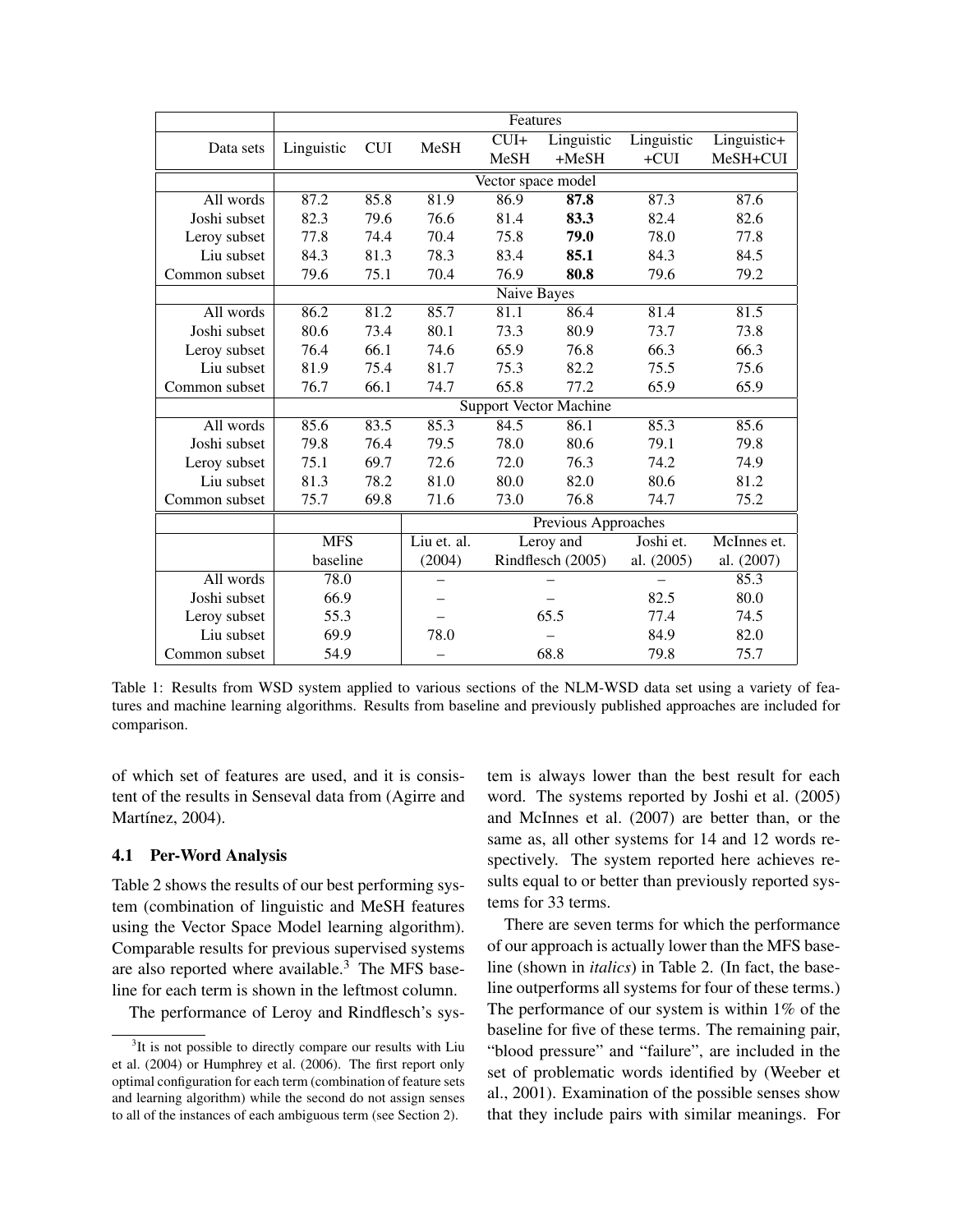|                   | <b>MFS</b> | Leroy and                | Joshi et.                | McInnes et.     | Reported |
|-------------------|------------|--------------------------|--------------------------|-----------------|----------|
|                   | baseline   | Rindflesch (2005)        | al. (2005)               | al. (2007)      | system   |
| adjustment        | 62         | $\overline{57}$          | 71                       | $\overline{70}$ | 74       |
| association       | 100        | $\overline{a}$           | $\qquad \qquad -$        | 97              | 100      |
| blood pressure    | 54         | 46                       | 53                       | 46              | 46       |
| cold              | 86         | $\frac{1}{2}$            | 90                       | 89              | 88       |
| condition         | 90         | $\overline{a}$           | $\overline{\phantom{a}}$ | 89              | 89       |
| culture           | 89         | L.                       | $\overline{a}$           | 94              | 95       |
| degree            | 63         | 68                       | 89                       | 79              | 95       |
| depression        | 85         | $\overline{a}$           | 86                       | 81              | 88       |
| determination     | 79         | ÷,                       |                          | 81              | 87       |
| discharge         | 74         | L,                       | 95                       | 96              | 95       |
| energy            | 99         | L,                       | $\overline{\phantom{a}}$ | 99              | 98       |
| evaluation        | 50         | 57                       | 69                       | 73              | 81       |
| extraction        | 82         | $\overline{a}$           | 84                       | 86              | 85       |
| failure           | 71         | L,                       | $\blacksquare$           | 73              | 67       |
| fat               | 71         | L,                       | 84                       | 77              | 84       |
| fit               | 82         | $\overline{a}$           |                          | 87              | 88       |
| fluid             | 100        | L,                       | $\overline{a}$           | 99              | 100      |
| frequency         | 94         | L,                       | L                        | 94              | 94       |
| ganglion          | 93         | L,                       | $\overline{a}$           | 94              | 96       |
| glucose           | 91         | L.                       | $\overline{a}$           | 90              | 91       |
|                   | 63         | 62                       | 71                       | 69              | 68       |
| growth            | 59         | 61                       | 80                       | 75              | 80       |
| immunosuppression |            |                          | 94                       |                 |          |
| implantation      | 81         | $\overline{a}$           |                          | 92              | 93       |
| inhibition        | 98         | L,                       | $\overline{a}$<br>77     | 98              | 98       |
| japanese          | 73         | $\frac{1}{2}$            |                          | 76              | 75       |
| lead              | 71         | $\frac{1}{2}$            | 89                       | 90              | 94       |
| man               | 58         | 80                       | 89                       | 80              | 90       |
| mole              | 83         | $\frac{1}{2}$            | 95                       | 87              | 93       |
| mosaic            | 52         | 66                       | 87                       | 75              | 87       |
| nutrition         | 45         | 48                       | 52                       | 49              | 54       |
| pathology         | 85         | $\overline{\phantom{a}}$ | 85                       | 84              | 85       |
| pressure          | 96         | $\overline{a}$           | $\overline{\phantom{a}}$ | 93              | 95       |
| radiation         | 61         | 72                       | 82                       | 81              | 84       |
| reduction         | 89         | $\overline{a}$           | 91                       | 92              | 89       |
| repair            | 52         | 81                       | 87                       | 93              | 88       |
| resistance        | 97         | $\frac{1}{2}$            | $\frac{1}{2}$            | 96              | 98       |
| scale             | 65         | 84                       | 81                       | 83              | 88       |
| secretion         | 99         | $\overline{a}$           | $\overline{\phantom{a}}$ | 99              | 99       |
| sensitivity       | 49         | 70                       | 88                       | 92              | 93       |
| sex               | 80         | $\frac{1}{2}$            | 88                       | 87              | 87       |
| single            | 99         | L,                       | $\overline{\phantom{a}}$ | 98              | 99       |
| strains           | 92         | ÷                        | -                        | 92              | 93       |
| support           | 90         | ÷.                       | $\overline{a}$           | 91              | 89       |
| surgery           | 98         | ÷.                       | $\overline{a}$           | 94              | 97       |
| transient         | 99         | L,                       | $\overline{a}$           | 98              | 99       |
| transport         | 93         | $\overline{a}$           | $\overline{a}$           | 93              | 93       |
| ultrasound        | 84         | $\overline{a}$           | 92                       | 85              | 90       |
| variation         | 80         | $\overline{a}$           |                          | 91              | 95       |
| weight            | 47         | 68                       | 83                       | 79              | 81       |
| white             | 49         | 62                       | 79                       | 74              | 76       |

Table 2: Per-word performance of best reported systems.

example, the two senses which account for 98% of the instances of "blood pressure", which refer to the blood pressure within an organism and the result obtained from measuring this quantity, are very closely related semantically.

# 5 Conclusion

This paper has compared a variety of knowledge sources for WSD of ambiguous biomedical terms and reported results which exceed the performance of previously published approaches. We found that accurate results can be achieved using a combination of linguistic features commonly used for WSD